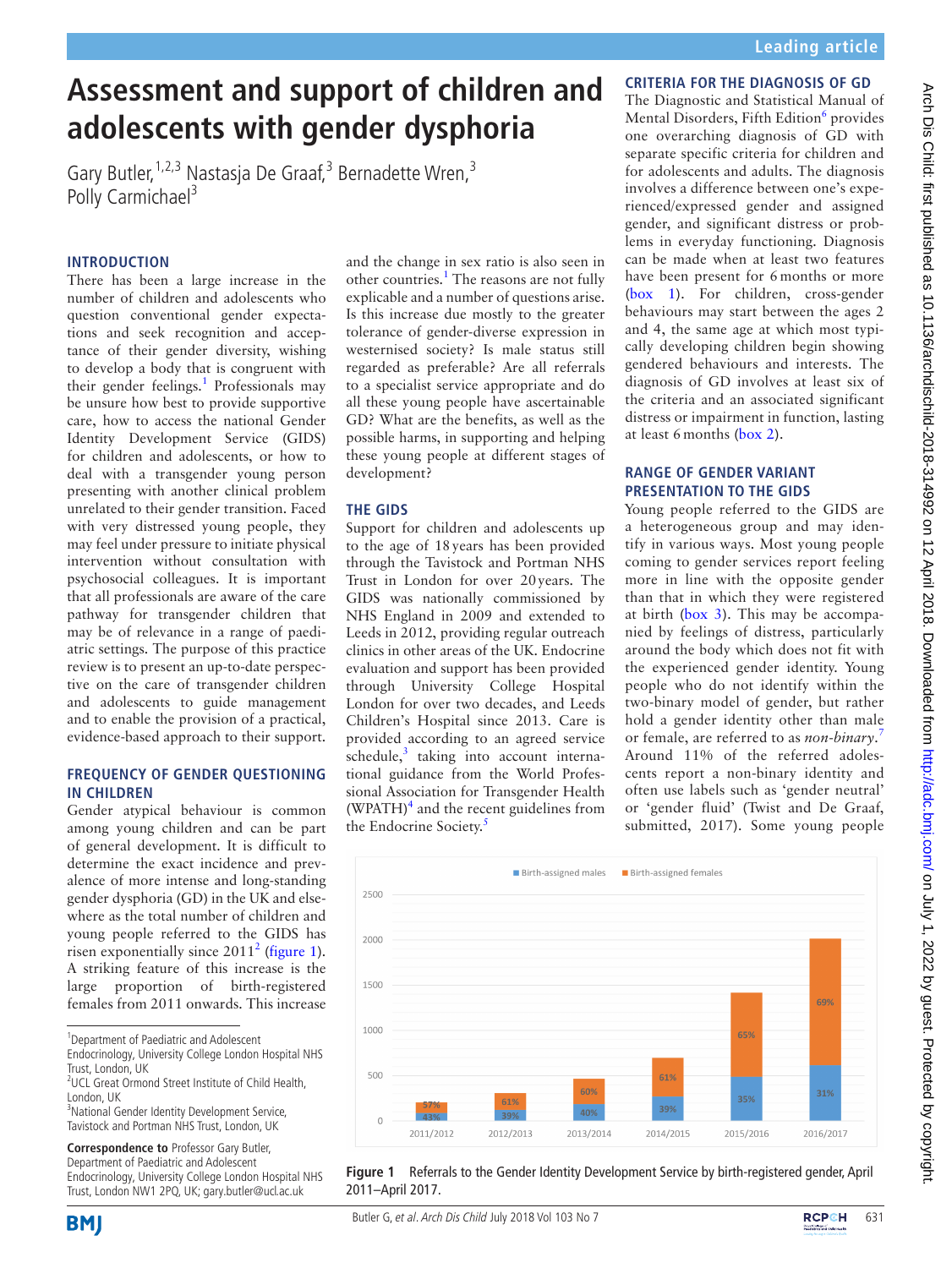## **Box 1 Criteria for the diagnosis of gender dysphoria in adults**

- <span id="page-1-0"></span>► A marked incongruence between one's experienced/expressed gender and primary and/or secondary sex characteristics.
- ► A strong desire to be rid of one's primary and/or secondary sex characteristics.
- ► A strong desire for the primary and/ or secondary sex characteristics of the other gender.
- ► A strong desire to be of the other gender.
- ► A strong desire to be treated as the other gender.
- $\blacktriangleright$  A strong conviction that one has the typical feelings and reactions of the other gender.

are unsure about their gender identity and seek support from professionals to help them reflect and explore. Although gender-diverse young people tend to experience some psychological or social difficulties, gender diversity is not neces-sarily associated with distress.<sup>[4](#page-5-3)</sup>

## **Appropriate assessments prior to referral**

The GIDS is an unusual multidisciplinary service in that the initial assessment phase

**Box 2 Criteria for the diagnosis of gender dysphoria in children and adolescents**

- <span id="page-1-1"></span>► A strong desire to be of the other gender or an insistence that one is the other gender.
- ► A strong preference for wearing clothes typical of the opposite gender.
- ► A strong preference for cross-gender roles in make-believe play or fantasy play.
- ► A strong preference for the toys, games or activities stereotypically used or engaged in by the other gender.
- ► A strong preference for playmates of the other gender.
- ► A strong rejection of toys, games and activities typical of one's assigned gender.
- ► A strong dislike of one's sexual anatomy.
- $\blacktriangleright$  A strong desire for the physical sex characteristics that match one's experienced gender.

## **Box 3 A glossary of useful terminology**

## <span id="page-1-2"></span>**Gender identity**

 $\blacktriangleright$  Gender identity is the individual's deeply held personal sense of their own gender as male or female, neither or both.

## **Gender dysphoria**

 $\blacktriangleright$  Gender dysphoria, as a general descriptive term, refers to an individual's discontent with their 'assigned' gender and their identification with a gender other than that associated with their birth sex based on physical sex characteristics. 'Dysphoria' relates to the distress and unease experienced. The term is more specifically defined when used as a diagnosis (Diagnostic and Statistical Manual of Mental Disorders, Fifth Edition).

## **Transgender**

► Transgender refers to the broad spectrum of individuals who identify with a gender other than that associated with their birth sex.

## **Gender variance and gender diversity**

► Gender variance and gender diversity are umbrella terms used to describe the wide range of gender identifications outside conventional gender categories.

## **Non-binary**

► Non-binary is a lack of identification with conventional maleness or femaleness. Non-binary people may express features of both genders or neither.

## **Transman/transboy**

► A person born phenotypically female (natal female), registered (assigned) female at birth, who identifies as male. Also known as female to male.

## **Transwoman/transgirl**

► A person born phenotypically male (natal male), registered (assigned) male at birth, who identifies as female. Also known as male to female.

## **GnRH analogue**

► GnRH analogue known colloquially as 'the blocker'. A longer acting version of the naturally occurring gonadotropin-releasing hormones (GnRH) such as triptorelin (Gonapeptyl Depot or Decapeptyl SR) used to prevent pituitary gonadotropin (follicle stimulating

Continued

# **Box 3 Continued**

hormone FSH and luteinising hormone LH) secretion by competitive inhibition of the GnRH receptor.

## **Cross-sex hormones**

► Cross-sex hormones (also known as gender-affirming hormones): physiological doses of testosterone in transboys and oestradiol in transgirls used to induce secondary sex changes associated with the gender of identification.

by the psychosocial team precedes medical involvement, and is aimed at understanding the young person's development and gender identification in the context of their family background and life experiences.<sup>8</sup> It takes account of how they feel about their gender and their body now and in the past, the context in which the gender dysphoric feelings arose and intensified, how these feelings are being managed in everyday life, and what hopes are held for proceeding in the future. A range of psychometric measures are used to assess behavioural and emotional functioning, including features of autistic spectrum disorder and self-harm. Around 35% of referred young people present with moderate to severe autistic traits. The psychosocial assessment also explores the child's expectations of what will change if a social or physical transition is sought, as well as their understanding of the losses that may be incurred. With the adolescents, there is an indepth consideration of their sexuality and fertility , and possible preservation approaches are discussed. The attitude of important people in the child's life towards GD needs to be explored and understood. The child's mood and anxiety levels are evaluated. If there are concerns about self-harm or other kinds of risk, the local child and adolescent mental health service will be asked to provide further psychiatric and multidisciplinary input as appropriate.

The assessment period usually takes 6 months or more over a minimum of four to six sessions. At the end of the assessment, it may be possible to confirm or exclude a diagnosis of GD. Further treatment decisions are discussed with the family and agreed by the wider multidisciplinary team. One outcome may be to continue exploration of gender feelings and careful consideration of different developmental pathways and identity outcomes. A referral may also be made to the paediatric endocrinology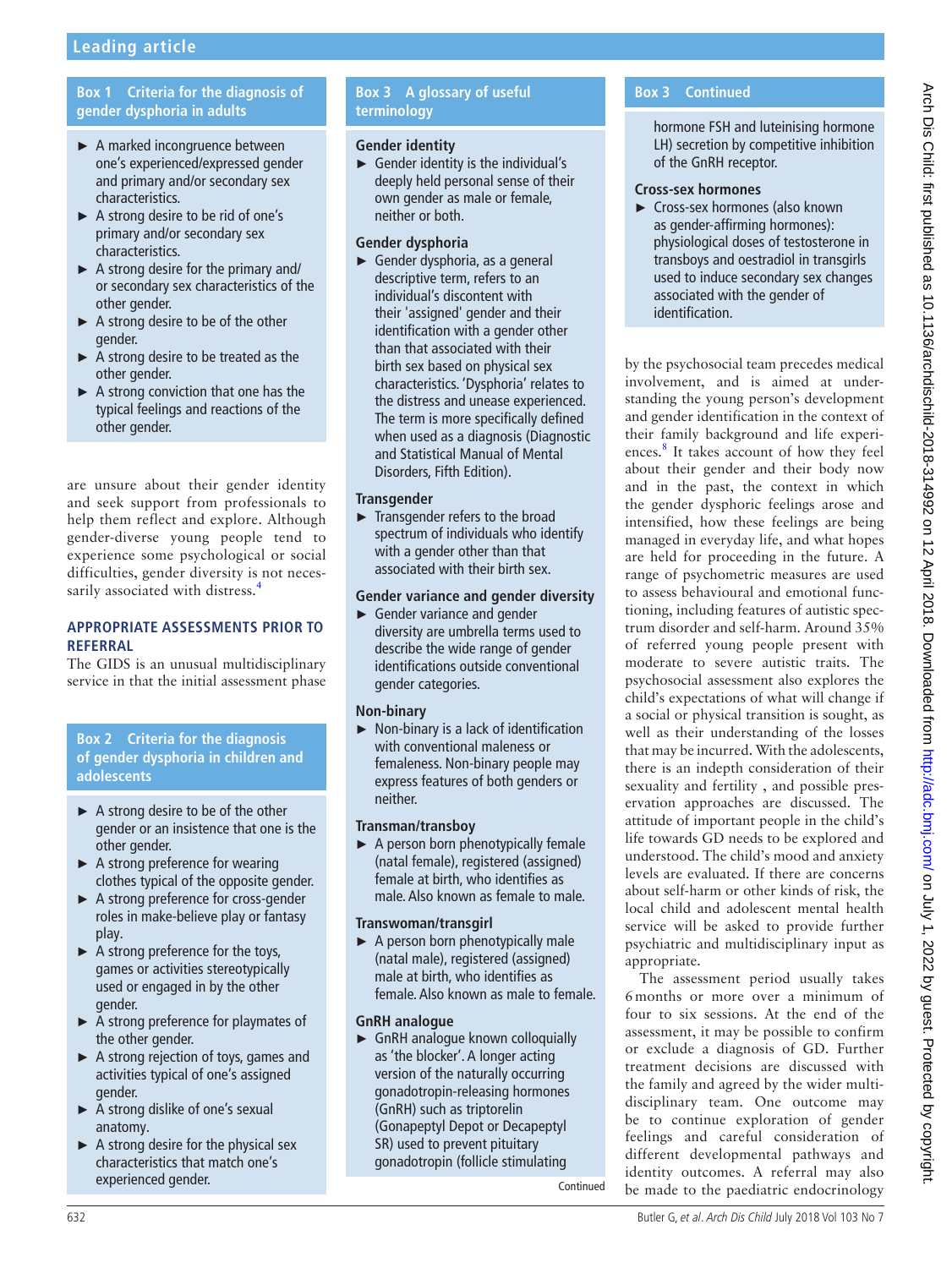

<span id="page-2-0"></span>**Figure 2** Numbers of young people presenting to the Gender Identity Development Service (GIDS) between 2010 and 2013 by age at initial referral (blue bars) and the proportion who had been referred on to the paediatric endocrinology clinics by 2017 (orange line).

team for consideration of puberty suspension with a gonadotropin-releasing hormone analogue (GnRHa) when the young person fulfils the minimum eligibility criteria, such as Tanner puberty stage  $2^{4.5.9}$  Once the paediatric team becomes involved, the child and family still continue regular sessions with their mental health clinician, and the two arms of the service work closely together. Following psychosocial assessment at the GIDS, on average 38%–40% of all clients attend the joint endocrine clinics, although this varies across the age range. [Figure](#page-2-0) 2 highlights the age at which young people were referred to the GIDS, not the age at which they were referred to endocrinology (at a mean age of 14.4 years). The percentage referred at age 16 or 17 years is lower as many transition then to adult services to access physical treatment directly.

#### **Assessments in paediatric care**

What is the correct approach when a young person questioning their gender is referred to the GIDS child and adolescent medical team? The increasing number of referrals and systematic data collection carried out since the GIDS was nationally commissioned in 2009 has allowed us to make some evidence-based evaluations of this process. Our current best practice is described in what follows. Even though the initial presentation of GD may be through paediatric services, a specialist psychological assessment should be requested before any physical treatment can be considered as the intervention itself can mask the adequacy of the evaluation.

#### **Pubertal status**

It is a requirement, according to the Endocrine Society and WPATH guidelines and UK service specifications, that a young person has commenced puberty before any intervention is agreed, as the GD may resolve once puberty commences. $4<sup>5</sup>$ [Figure](#page-2-0) 2 demonstrates the low absolute numbers and proportion of prepubertal children with persistent GD. Hence a clinical examination for pubertal staging is required unless confirmed as in the completing phase (eg, postmenarche from history). The majority of referrals to the GIDS and when referred on to the joint endocrine clinics in Leeds and London are postpubertal, two-thirds being over 15years of age.

#### **Karyotype**

Initially the approach with GD was similar to that for disorder of sex development, with a karyotype being routinely requested. An audit of UK clinics from 2013 to 2015 ([Table](#page-2-1) 1) revealed no differences from cytogenetic surveys of the UK newborn population and elsewhere.<sup>10 11</sup> Therefore, routine karyotyping of a child or adolescent with GD is not required unless any specific clinical features determine this to be necessary.

#### **Radiological assessments**

Other diagnostic procedures employed in DSD evaluations were also routine in the GD clinic until recently. Transabdominal pelvic ultrasound scans were carried out in all phenotypic females, but between 2009 and 2013 only one congenital anomaly was found. Polycystic or multicystic ovaries were commonly seen, not necessarily associated with clinical or biochemical hyperandrogenism. Pelvic ultrasonography is therefore not required.

A bone age is routinely requested in a young person who has not completed puberty as it may be helpful for height prediction. The effect on adult height of the manipulation of the adolescent growth spurt using GnRHa and the induction of a second puberty with exogenous cross-sex hormones is not yet fully elucidated.

Bone densitometry is performed at the initial assessment and then annually until more information is known. The longer term effect of ablating sex hormone secretion is still under review, and preliminary reports from the Netherlands suggest that bone mineral content lost during treatment may not be fully recovered, although this may be dependent on the age at start of treatment. The longer term health consequences are unclear.<sup>[12 13](#page-5-9)</sup>

#### **Endocrine assessments**

Endocrine assessment of the reproductive axis of the birth-registered phenotypic male does not usually demonstrate any anomalies, sex hormone and gonadotropin concentrations merely reflecting the stage of puberty attained. A low testosterone may result from self-medication with antiandrogens such as spironolactone to alleviate the distress of progressive virilisation. Exogenously administered oestrogen may be detectable as an abnormal oestradiol:testosterone ratio in the serum, and on examination breast development may be present and the testes may be smaller than expected for the pubertal stage.

<span id="page-2-1"></span>**Table 1** Karyotypes performed in young people attending GIDS England and Wales, and from Scotland and Northern Ireland (2009–2015), and frequencies of aneuploidy<sup>10 11</sup>

| 46, XX                                     | 269                                                                       |                |                          |
|--------------------------------------------|---------------------------------------------------------------------------|----------------|--------------------------|
| 46, XY                                     | 177                                                                       |                |                          |
| Total                                      | 446                                                                       |                |                          |
| New sex chromosome<br>aneuploidies         | 47.XYY                                                                    | GIDS: 1 in 446 | Population: 1 in 426-523 |
| New autosomal<br>aneuploidies              | 46XX, t(7;13) (p21;q31)mos GIDS: 1 in 223<br>47, XX, + mar[10]/46, XX[20] |                | Population: 1 in 138-164 |
| GIDS, Gender Identity Development Service. |                                                                           |                |                          |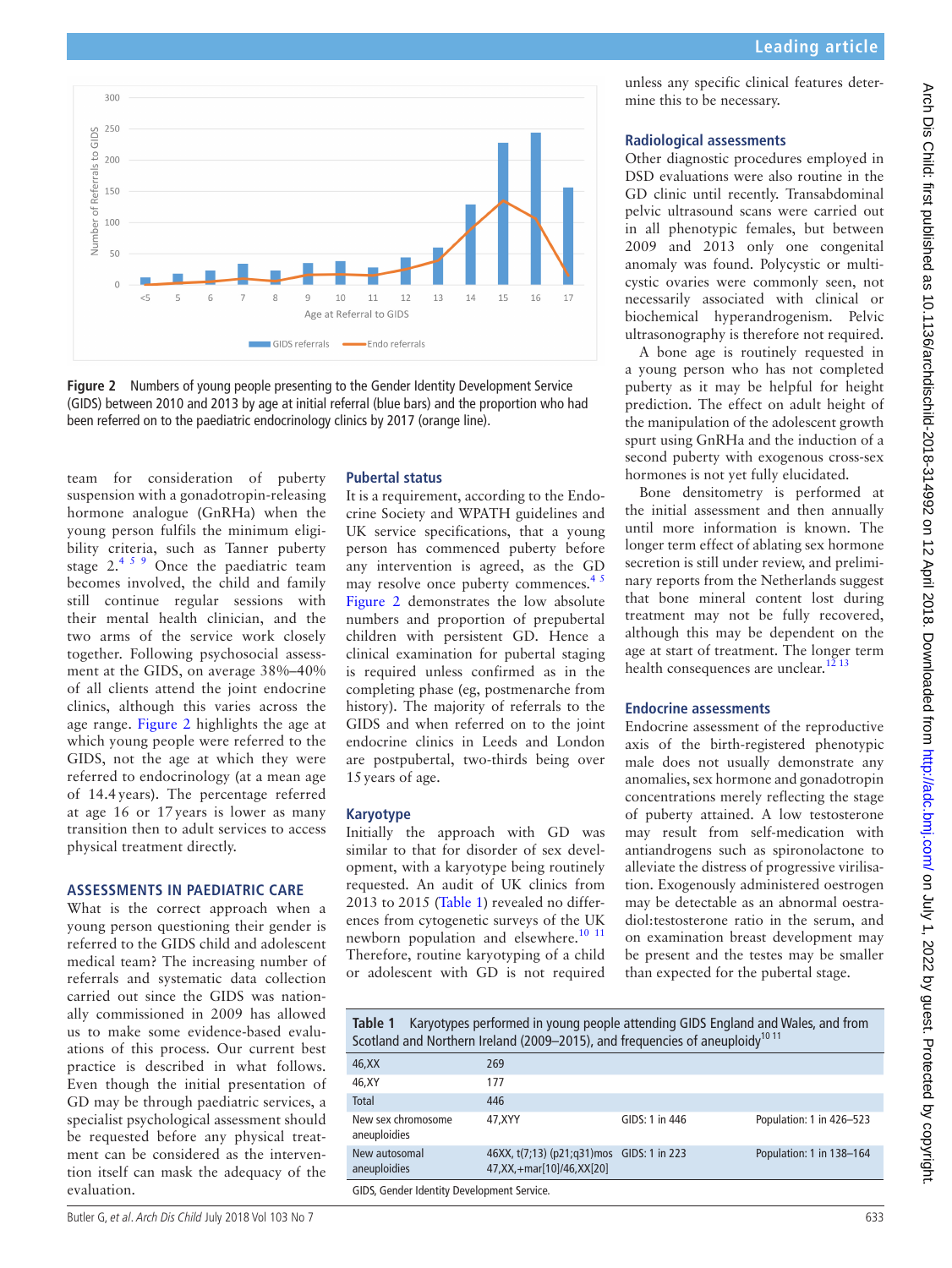## **Leading article**

A search for sources of hyperandrogenism in adolescent birth-registered phenotypic females in an attempt to explain the dysphoria has not elucidated any differences from a control population selected from females of similar ages within the same department undergoing evaluation of the reproductive and adrenal axes. Neither basal nor stimulated adrenal androgens or testosterone was different between the GD or control populations. It therefore appears that GD is not associated with excess androgen production in postpubertal phenotypic females. Use of contraceptive pill/oral contraceptives to halt menstruation will show the expected hormone suppression.

#### **Fertility preservation**

The initiation of GnRHa therapy halts gonadotropin and gonadal sex hormone secretion, but also suspends gonocyte maturation. Oocytes remain dormant and spermatogenesis is halted. Young people and their families are routinely counselled about fertility loss resulting from the physical treatment. Various medical options are considered in case of a desire to revert to their birth gender in subsequent years after irreversible treatments have occurred, or in case assisted conception techniques might be called on in adult life to assist with starting a family. A referral to specialist fertility services is always offered in addition.<sup>[14 15](#page-5-10)</sup>

Phenotypic males are counselled about semen harvesting, which is possible once puberty is under way. By Tanner stage 3 ejaculation can take place. Even if the sperm count is low at that stage, there may be sufficient for preservation for future assisted conception. The dysphoria however may be too extreme to consider semen collection by masturbation. Electroejaculation may then be helpful.

The situation is more complex in phenotypic females. Prior to menarche, ovarian biopsy is possible but not routinely available at present. Mature oocyte harvesting post menarche requires the maturity to engage with gonadotropin pretreatment and transvaginal extraction. The access to reproductive services for transgender people is very patchy at present, and regional National Health Service (NHS) funding is not always available.

Some young people, whose primary objective is to halt the pubertal progress, will choose to postpone the fertility preservation decision until older. If they want to preserve fertility after having started GnRHa, it may take 6months or more for the reproductive axis to recover, and

**Box 4 Useful first-line investigations in a child or adolescent presenting with gender dysphoria**

- <span id="page-3-0"></span>► Full blood count.
- ► Iron/ferritin.
- ► U&E, LFT.Renal and liver function tests
- ► Bone profile.
- ► Vitamin D.
- ► Testosterone.
- ► Oestradiol.
- ► Follicle stimulating hormone FSH and luteinising hormoneLH.
- ► Prolactin.
- ► Bone age in premenarchal female to male or prepuberty/inpuberty male to female.
- ► Bone density scan.

the reproductive capacity will only be the same as at the point of starting blocker treatment. The need to stop the GnRHa in itself may be a barrier to pursuing gamete harvesting for some young people as endogenous sex hormone effects will return, although temporarily.

#### **Recommended approach to initial investigations and monitoring of treatments**

Investigations are purely required to evaluate adolescent health status and to measure baseline spontaneous gonadotropin and sex hormone production, as our search for genetic, endocrine and radiological diagnostic markers of a dysphoria-related state has proven negative. As reduction of sex hormone production in mid-adolescence to late adolescence may well have effects on reducing energy and psychological well-being, parameters such as full blood count, iron, vitamin D and thyroid status are important to ascertain ([box](#page-3-0) 4). Bone mineralisation may be reduced on account of the GnRHa intervention; thus, bone density evaluation is currently recommended. Furthermore, since the effect of the blockade of sex hormones on the intensity, duration and outcome of the adolescent developmental process is still largely unknown, height, weight and body proportion estimation should be measured with regular bone age estimations.

#### **Primary intervention: GnRHa**

In those whose GD is clearly established and long-standing and who have participated fully in the multidisciplinary assessment process at the GIDS, GnRHa is the recommended first-stage medical

intervention. This provides a physically reversible option to suspend sex hormone production, reduce the anxiety of ongoing physical development and allow further space for psychotherapeutic intervention and exploration.

This treatment is also requested in early pubertal children as a way to prevent the development of those unwanted bodily characteristics that may make 'passing' in the preferred sex difficult in later life (deep voice, facial hair and changes, breasts and so on) should this be their wish, and to render unnecessary certain surgical interventions such as mastectomy.

For children under 16, parents have the responsibility to agree to support any treatment (or not), with the clinicians determining the child's capacity to give consent, upholding the child's best interests in line with the UK General Medical Council guidance.[16](#page-5-11) Young people over 16 are deemed as having the capacity to give their own consent to treatment. For all young people there is a requirement that they are helped to develop an adequate understanding of what is to be offered—both its risks and benefits, and the alternatives to treatment. An age-related appreciation of the potential loss of biological fertility is also a prerequisite. In practice adolescents vary greatly in their level of maturity, and it is important, when clinicians have any concern about the capacity to consent, that the parent/ carer be fully engaged to participate in the decision. If the parents or carers object to treatment, this poses a complex ethical and social challenge.

According to the WPATH and the recently updated Endocrine Society guidelines, GnRHa may be offered once an adolescent has demonstrated the first signs of physical puberty (Tanner stage  $2$  in either sex).<sup>4 5</sup> This internationally endorsed approach stems from the fact that between 73% and 88% of children attending gender identity clinics who present prepubertally, whether they have socially transitioned or not, are likely not to continue with their intention of changing their gender once puberty has started.<sup>[17](#page-5-12)</sup> Some may 'desist' completely, with their initially perceived dysphoric feelings pointing towards developing homosexuality, while others may wish to pursue an expression of their gender identity which does not require medical intervention.

GnRHa is prescribed in standard doses for a minimum of a year before additional medical interventions can be considered. This is to allow further psychotherapeutic assessment to take place once the anxiety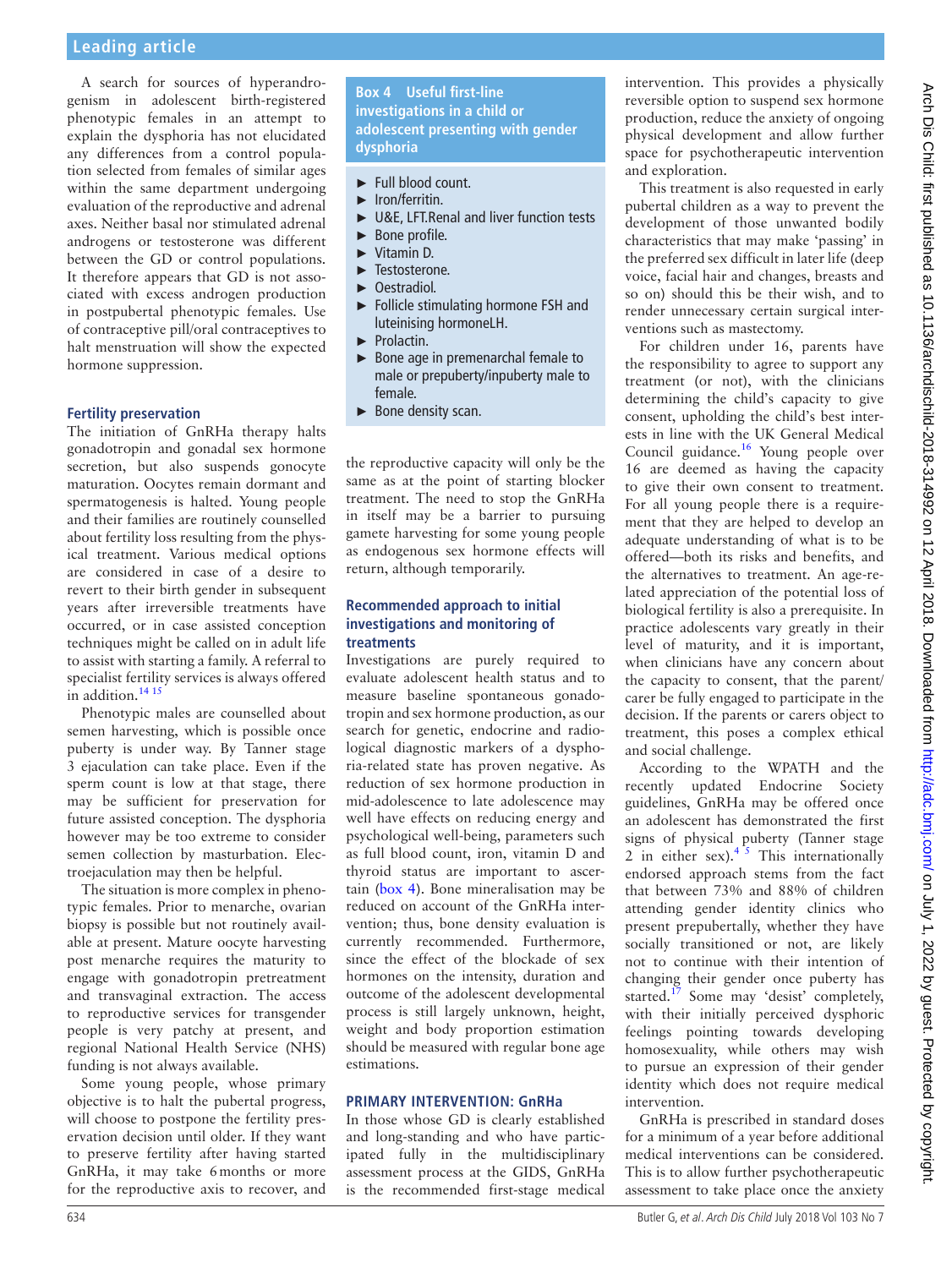and distress related to the progression in puberty and processes such as menstruation, erections and nocturnal emissions are reduced or stopped. All young people are counselled that GnRHa cannot be considered as a contraceptive, and that additional anticonceptive methods should be used.

## **Psychological benefits of GnRHa treatment**

Puberty suspension with GnRHa constitutes a treatment in its own right, meaning that it is not indicated purely as a preliminary stage before the next stage of treatment towards gender reassignment, namely gender-affirming cross-sex hormones.<sup>[9 18](#page-5-13)</sup> This puts a responsibility on the parents/carers, as well as clinicians in multidisciplinary teams, to try and ensure that time and opportunity are made for thoughtful and well-informed considerations of future options.

Most young people welcome the 'blocker' intervention as helping them to feel more comfortable in their bodies while holding future gender options open. However, our psychometric data suggest that although it permits further time for exploration, the impact on reducing psychological difficulties is limited. Further research is needed to determine whether GnRHa treatment is beneficial for young people of all ages, or whether some age groups may benefit more from this particular treatment than others, perhaps younger rather than older adolescents?

#### **Eligibility for cross-sex hormone/gender-affirming hormone treatment**

Cross-sex hormone treatment, currently referred to as gender-affirming hormone treatment (namely the induction of the opposite-biological sex puberty using testosterone in a phenotypic female and oestradiol in a phenotypic male), may be considered once full commitment to the preferred gender has been confirmed, and further detailed psychological exploration of the gender identity has been conducted. At the GIDS there are psychosocial criteria that need to be met, including that the young person shows some evidence of presenting coherently in the gender role with which they identify and that mental health difficulties are not escalating. Smoking and vaping are actively discouraged.

The capacity to give informed consent is an absolute requirement prior to commencing sex hormone treatment, ideally with the support of the parents, although after 16years of age the latter is not needed under the English, Welsh and Scottish law. It is acknowledged by the Endocrine Society that a young person under the age of 16 may not have sufficient psychological maturity to commit to such a lifelong and life-changing decision,<sup>5</sup> and no evidence is available to understand the effects of giving gender-affirming hormone treatment before 16 years.<sup>[4](#page-5-3)</sup> A systematic review of the available evidence has been published recently by NHS England Clinical Commissioning Policy.[19](#page-5-14)

### **Regimens for gender-affirming sex hormone treatment**

Therapeutic regimens suggested for<br>gender-affirming hormone treatment gender-affirming hormone with testosterone or oestradiol reflect the process of the induction of puberty that is traditionally done in paediatric endocrine practice to ensure maximum benefit from the gradual introduction to sex hormones. $5^{20}$  The dose increase schedule is conducted more slowly in those who have never completed puberty in their birth sex to allow emotional and social maturation, as well as the completion of the adolescent growth spurt in height. Although physical changes are the goal from the young person's perspective, a gain in confidence is the most important marker of the success of treatment. Alterations in mood, including the development of irritability and anxiety, are risks of this treatment and are dose-dependent. However, despite the development of mood variations and anxiety, very few young people request to stop treatment at this stage. $^{21}$  Fifty-five per cent of those seen initially at the GIDS and over 90% of those attending endocrinology clinics request further support from adult gender identity clinics. GnRHa is continued during feminisation in transgirls as it is difficult to suppress spontaneous testosterone production fully with exogenous oestrogen. It is usual to continue this dual therapy until gonadectomy or an alternative long-term solution is decided on. In transboys, once testosterone concentrations are elevated into the adult male range, GnRHa can be stopped as the recurrence of menses then is unlikely.

## **Further supportive treatments**

The GIDS is commissioned to look after young people up to the age of 18years, after which referral may be offered by one of the currently nationally commissioned UK adult gender identity clinics. There, after further assessment, the treatment schedule will usually be reauthorised and the young person may at their own request be referred for surgical interventions. This can include mastectomy, frequently requested by transboys, and gender affirmation surgery less often. Male-to-female feminising genitoplasty is a well-established procedure where the penoscrotal skin is refashioned to produce the vagina and labia with preservation of the glans and neurovascular bundle to form a clitoris capable of orgasm. Concern now exists that the early blockade of puberty may result in insufficient genital skin being available for this procedure.

Female-to-male surgery is more complex. Options include metoidioplasty, where the testosterone-enhanced clitoris is tubularised and a scrotum is constructed from the labia. In full male genital reconstruction, a penis can be formed from either abdominal, thigh or forearm skin flaps. A hydraulic implant is inserted in a newly fashioned scrotum to provide controllable erectile function. This approach requires several surgical procedures and leaves extensive scarring.

## **Long-term outcomes of GD management**

In the UK, as yet there is little evidence of the longitudinal outcome from the GIDS. One published study showed that psychological support and puberty suppression were both associated with an improved global psychosocial functioning in adolescents with  $GD<sup>22</sup>$  $GD<sup>22</sup>$  $GD<sup>22</sup>$  One clear difficulty in tracking people is the frequent change in nominal and legal identity, including NHS number in those referred on to adult services and thus to date they have not been able to be followed up. The few longitudinal follow-up studies that have been published in the Netherlands have generally shown a high satisfaction outcome, particularly from those who have gone through surgical affirmation of their identified gender.<sup>23</sup> <sup>24</sup> These reported outcomes however are only from a highly selected group of fully dysphoric, well-adjusted individuals with few comorbidities and may not represent the full spectrum of gender diversity. Much further work needs to be done in this area.

## **Alternative treatments which can be offered to a gender variant or non-binary genderidentifying person**

GD has typically been associated with a full identification with the opposite gender, and until recently a full social and legal transition was a requirement before receiving gender-affirming hormones. However, a significant number of young people are unsure of their eventual gender status or may retain feelings related to